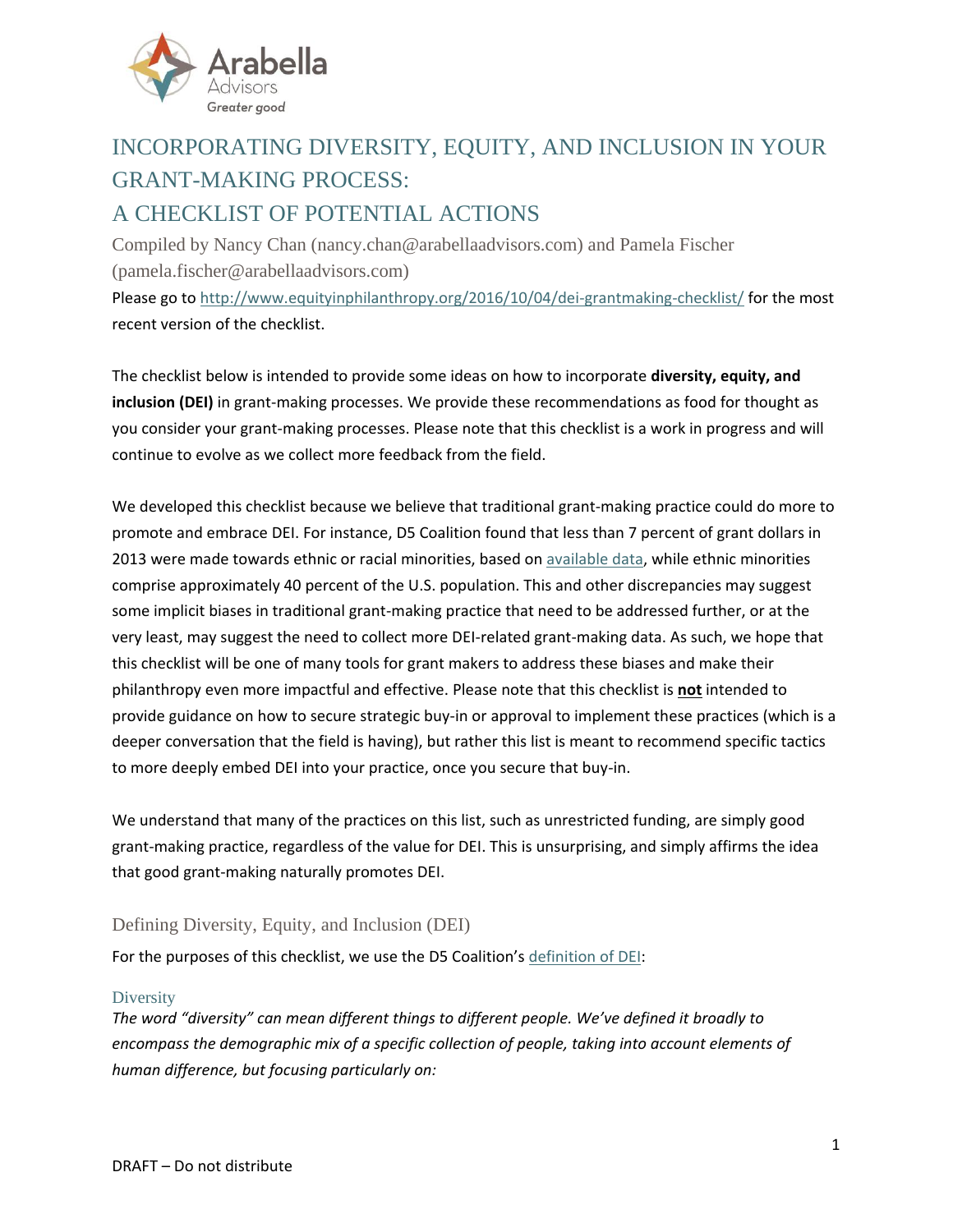- *Racial and ethnic groups: Asian Americans and Pacific Islanders, Hispanics/Latinos/Latinas, African Americans and blacks, and American Indians and Alaska Natives*
- *LGBT populations*
- *People with disabilities*
- *Women*

*D5 uses this broad definition of diversity for three reasons. First, this is what diversity looks like in the 21st century. Second, our definition encompasses populations that historically have been—and remain underrepresented in grant making and among practitioners in the field, and marginalized in the broader society. Third, to be a national leader, organized philanthropy must get in front of diversity, equity, and inclusion issues and do so in a comprehensive way. We acknowledge and respect that this is one of many ways to define diversity, a concept that can encompass many other human differences as well.*

#### Equity

*Improving equity is to promote justice, impartiality and fairness within the procedures, processes, and distribution of resources by institutions or systems. Tackling equity issues requires an understanding of the underlying or root causes of outcome disparities within our society.*

#### Inclusion

*Refers to the degree to which diverse individuals are able to participate fully in the decision making processes within an organization or group. While a truly "inclusive" group is necessarily diverse, a "diverse" group may or may not be "inclusive."*

This document is not meant to provide a rationale for incorporating DEI into grant-making practice. We encourage others in the field to compile compelling grant-making case studies and success stories to that end. As funders adapt their practices to be more sensitive to DEI, we also encourage them to evaluate their results and compare the impact of their grant making relative to the impact prior to these adaptations.

#### Sources

We gathered these ideas based on Arabella's own experiences with grant making, as well as through research posted on the [D5 Coalition website](http://www.d5coalition.org/) and feedback from several grant makers and others in the field (including the Bay Area Justice Funders Network's [Choir Book: A Framework for Social Justice](http://www.justicefunders.org/Choir-Book)  [Philanthropy,](http://www.justicefunders.org/Choir-Book) and thi[s blog](http://nonprofitwithballs.com/2015/08/funders-your-grant-application-process-may-be-perpetuating-inequity) post on inequity in philanthropy). This checklist is a living document, so if you have additional recommendations on how we can improve or add on to this list, please email us at [nancy.chan@arabellaadvisors.com](mailto:nancy.chan@arabellaadvisors.com) or [pamela.fischer@arabellaadvisors.com.](mailto:pamela.fischer@arabellaadvisors.com)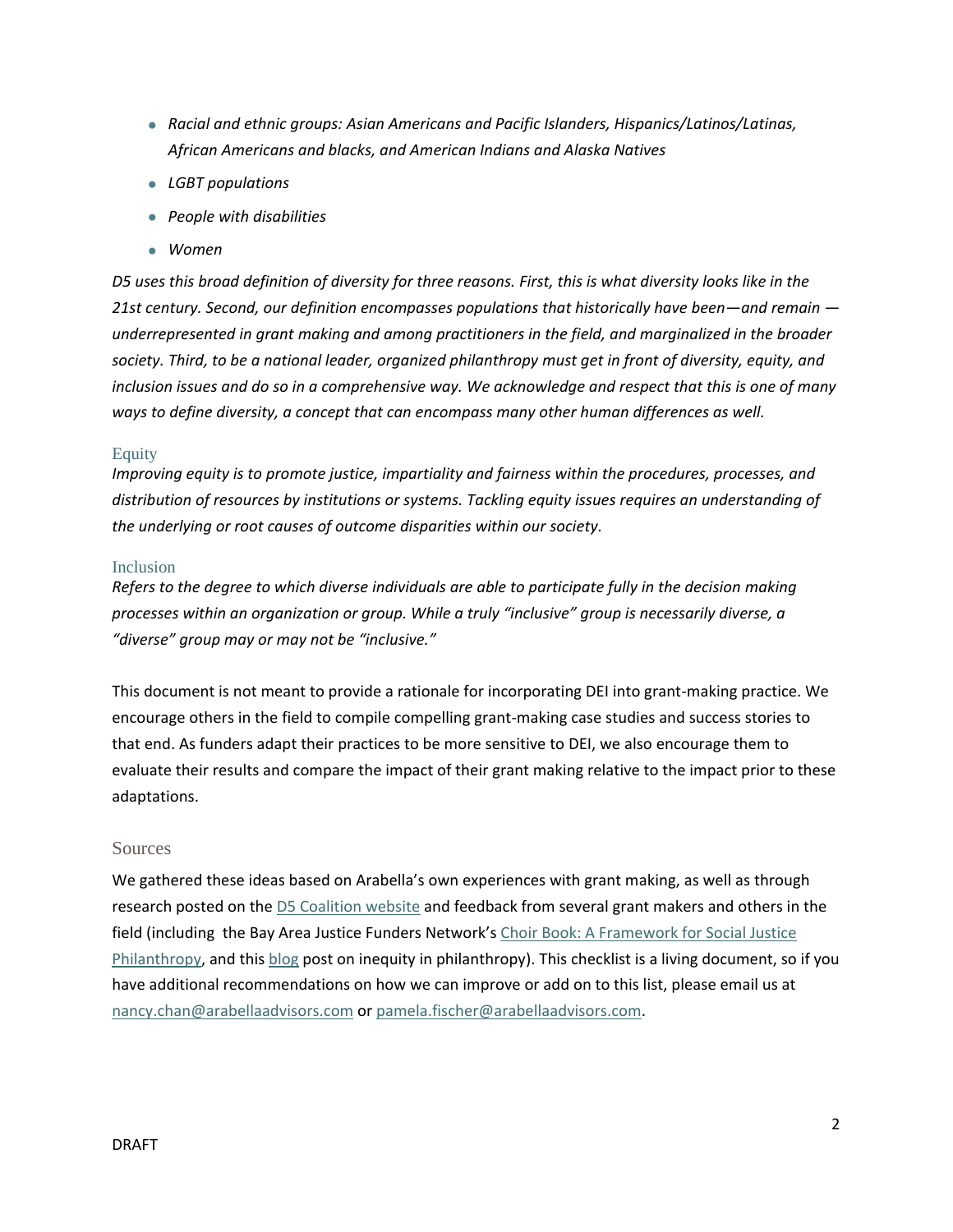## How to Read the Following Table

We have categorized the recommendations based on the type of grant-making activity. Each category is bolded and shaded in blue below. If either/both of the columns on the right, *Affect budget?* and *Affect timeline?*, have a check mark, this indicates that there is a strong likelihood that the action may affect the budget and/or the timeline of the grant-making process.

## Acknowledgements

We thank our colleagues at Arabella Advisors and representatives of the D5 Coalition, Emerging Practitioners in Philanthropy (EPIP), Asian Americans/Pacific Islanders in Philanthropy (AAPIP), Hispanics in Philanthropy (HIP), Bay Area Blacks in Philanthropy (BAPIP), Northern California Grantmakers (NCG), Bay Area Justice Funders Group, and The Whitman Institute, as well as many others, for providing invaluable input on this checklist of recommendations.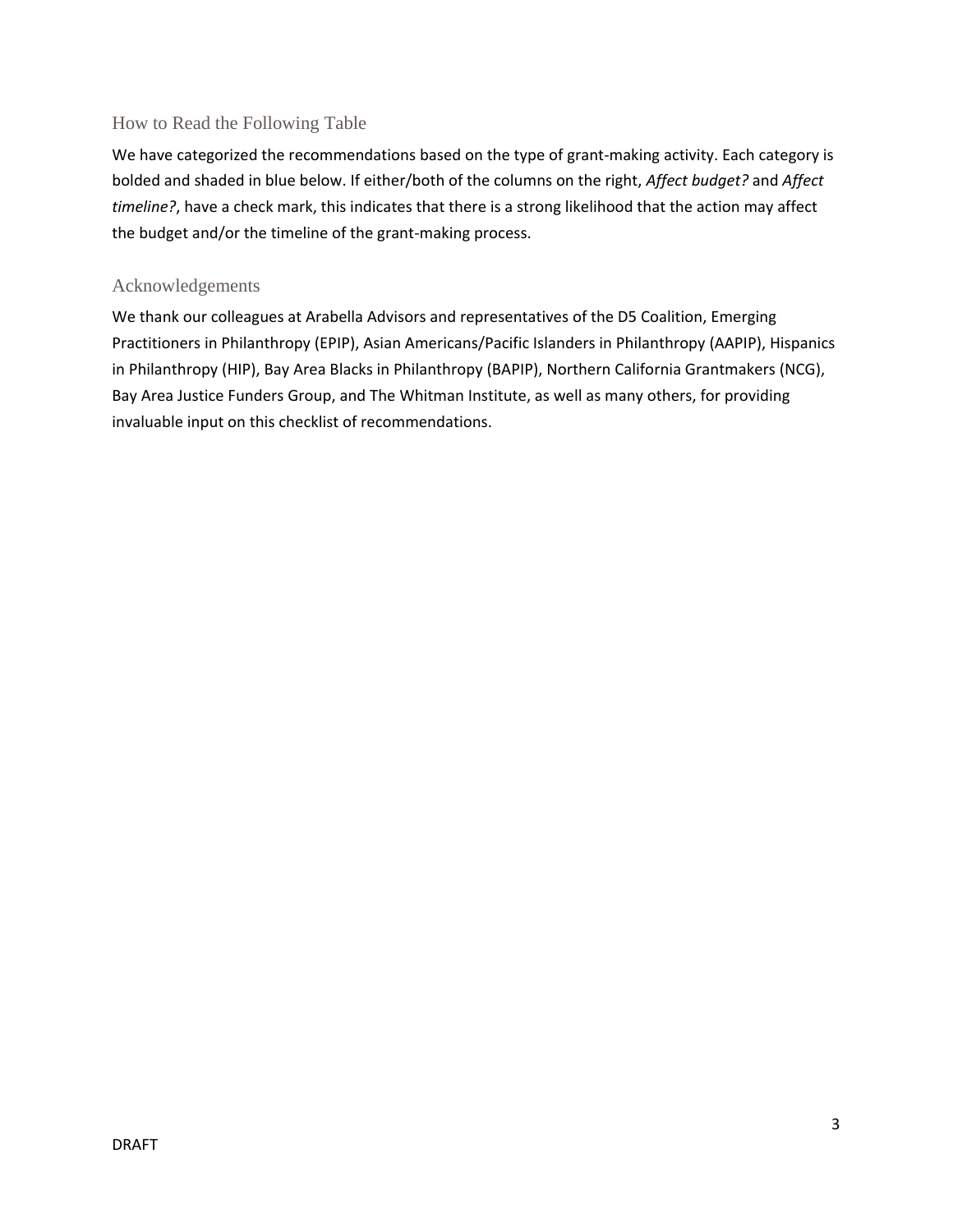

Table: Checklist with Recommendations to Incorporate DEI into Grant-Making Practice

|                                                               |                                                                                                                                                                                                                                                                                                                                                                                                                                                                                                                                                                                                                                                                                                                                                                                                                                                                                                                                                                 | <b>Affect</b><br>budget?           | <b>Affect</b><br>timeline? |
|---------------------------------------------------------------|-----------------------------------------------------------------------------------------------------------------------------------------------------------------------------------------------------------------------------------------------------------------------------------------------------------------------------------------------------------------------------------------------------------------------------------------------------------------------------------------------------------------------------------------------------------------------------------------------------------------------------------------------------------------------------------------------------------------------------------------------------------------------------------------------------------------------------------------------------------------------------------------------------------------------------------------------------------------|------------------------------------|----------------------------|
|                                                               | <b>Grant Applicant Identification, Research, and Outreach</b>                                                                                                                                                                                                                                                                                                                                                                                                                                                                                                                                                                                                                                                                                                                                                                                                                                                                                                   |                                    |                            |
| $\Box$                                                        | Conduct more in-depth research to vet organizations before you invite them to apply, so that the research burden falls on the grant maker<br>and not the grantees/applicants                                                                                                                                                                                                                                                                                                                                                                                                                                                                                                                                                                                                                                                                                                                                                                                    | V                                  |                            |
| 0                                                             | Poll community foundations and intermediary organizations working in the region of interest to learn about strong organizations working<br>at the grassroots level. Also check community lists of Black- and other minority-owned businesses. Think creatively about other ways to find<br>out about nonprofits – talk to leaders in the communities of interest.                                                                                                                                                                                                                                                                                                                                                                                                                                                                                                                                                                                               |                                    |                            |
| $\Box$                                                        | Ask grantees to recommend other organizations to invite to apply                                                                                                                                                                                                                                                                                                                                                                                                                                                                                                                                                                                                                                                                                                                                                                                                                                                                                                |                                    | V                          |
| $\Box$                                                        | Conduct outreach to a wide range of potential applicants and hold an open call for grant applications (or balance the number of<br>applications received via an open call versus those from organizations who were invited). Invitation-only processes may screen out more<br>under-resourced organizations which may not have as good networks as more established organizations. We understand that an open call<br>for applications may result in a great deal of work to review all the applications, so one solution would be to create a short screening<br>questionnaire that interested applicants could fill out online, and you could then efficiently use the results of that questionnaire to<br>determine whom to invite to submit a full application.                                                                                                                                                                                             |                                    |                            |
| □                                                             | Invite fewer applicants: By lowering the ratio of applicants who receive grants versus those who do not (e.g., at least 50 percent of<br>applicants receive grants), you are increasing the chances of any one applicant to receive a grant.                                                                                                                                                                                                                                                                                                                                                                                                                                                                                                                                                                                                                                                                                                                    | <b>Lowers</b><br>cost of<br>labor! | <b>Saves</b><br>time!      |
| <b>Grant Application Process / Request for Proposal (RFP)</b> |                                                                                                                                                                                                                                                                                                                                                                                                                                                                                                                                                                                                                                                                                                                                                                                                                                                                                                                                                                 |                                    |                            |
| $\Box$                                                        | Consider a limited timeline from first contact with prospective grantees to when they receive an award (e.g., 3-6 months). A shorter<br>timeline (under 6 months) is particularly important for smaller <sup>1</sup> organizations since they have less financial buffer to weather any significant<br>changes that may occur as they are waiting to hear about their applications.<br>We received feedback from some funders that longer timelines can allow for deeper capacity building around the grant application process<br>and to build relationships with grantees. However, we also heard from nonprofits that it can be frustrating to invest many months in building<br>a relationship with a funder, but not to receive any funding in the end. If you opt to have a longer timeframe for grant making, you may<br>consider monetary compensation for the time invested in the grant application process, regardless of whether you award a grant. |                                    |                            |

<sup>&</sup>lt;sup>1</sup> For the purposes of this checklist, we use the term "smaller organizations" as a proxy for organizations that have lower organizational capacity and consequently may face barriers to accessing philanthropic funding. While we cannot assume all organizations serving under-resourced communities are "small," we want to acknowledge that organizations serving those communities are often under-resourced themselves and might be "small" in terms of budget, number of staff, fund development capacity, and/or other aspects of organizational capacity. We encourage you to use/adapt this checklist in whatever way will be most effective to ensure that your funding strategies are equitable for under-served communities.

 $\overline{\phantom{a}}$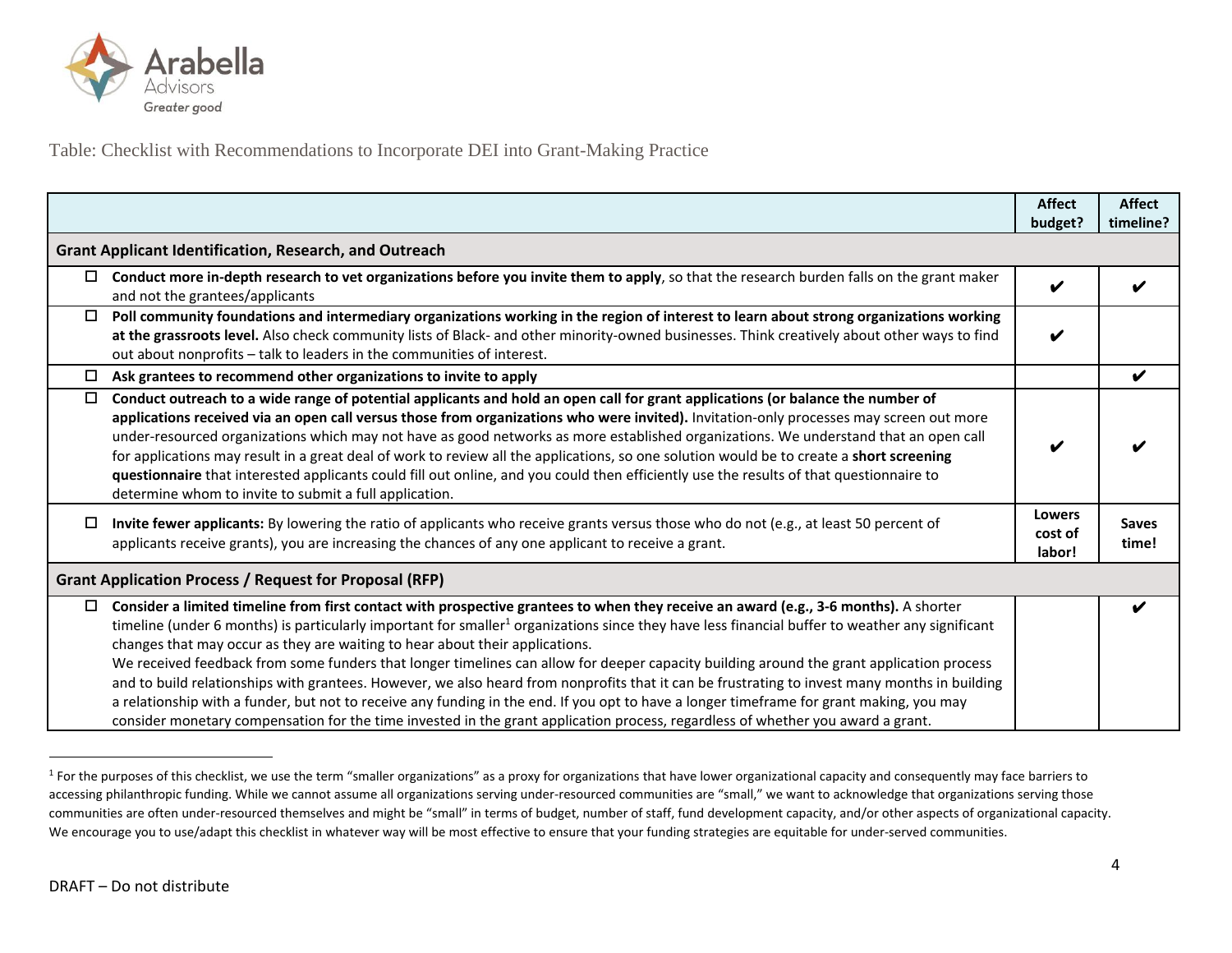|        |                                                                                                                                                  | <b>Affect</b> | <b>Affect</b> |
|--------|--------------------------------------------------------------------------------------------------------------------------------------------------|---------------|---------------|
|        |                                                                                                                                                  | budget?       | timeline?     |
|        | Consider eliminating the written grant application altogether, and possibly replace the process with site visits and conversations with the      |               |               |
|        | applicant organizations. A few funders do in-depth background research and due diligence on potential grantees and then simply notify them       |               |               |
|        | that they are receiving a grant award, without them applying formally or being involved in the due diligence process.                            |               |               |
| □      | Give stipends to applicants who do not receive grants to compensate them for the time they spent on the application process (e.g., \$1,000       |               |               |
|        | for a 10-hour process). Ask applicants how many hours they spent on the application. Better yet, provide funding for the applicants to work      |               |               |
|        | with their communities in a deep way to develop community-driven project proposals.                                                              |               |               |
|        | NOTE: For open grant application processes, we realize that stipends may not be realistic, since the volume of applications is much higher.      |               |               |
|        | Consider receiving applications and awarding grants on a rolling basis. This can be critical for smaller organizations since they have greater   |               |               |
|        | budget sensitivities and therefore time-sensitive priorities.                                                                                    |               |               |
| $\Box$ | Create processes that are more flexible, nimble, timely, and responsive in awarding grants.                                                      |               |               |
|        | Consider awarding emergency / contingency grants that have a very simple process and short turnaround (e.g., 24 hours or a week). These          |               | <b>Saves</b>  |
|        | grants can help keep smaller organizations afloat, as they have less financial buffer to shore them up against contingency situations.           |               | time!         |
|        | Related to this recommendation, consider giving your program officer a discretionary fund that they can award to grantees, without approval      |               |               |
|        | of other staff/board.                                                                                                                            |               |               |
| □      | Allow applicants to submit proposals prepared for other funders or common applications                                                           |               |               |
| $\Box$ | Allow applicants to first submit short LOIs (letters of interest) to express interest in applying for a grant, and use the LOIs as a screening   |               |               |
|        | mechanism to determine who to invite to fill out a full grant application. The LOI process should NOT be cumbersome and not be a mini-           |               |               |
|        | application process. Consider using the LOI as the grant proposal itself - e.g., if the LOI is compelling, just conduct some additional research |               |               |
|        | and consider making the grant award without a formal application.                                                                                |               |               |
|        | Instead of an LOI, we use a short online screening survey that we send to orgs who have expressed interest. It takes 15 minutes to complete.     |               |               |
|        | We ask them to provide a 3-sentence description of the proposed project they and provide basic info. We then download all the responses in       |               |               |
|        | a spreadsheet and quickly (2 hours) sort and identify orgs to invite to submit full grant applications.                                          |               |               |
| □      | Clarify and demystify the grant-making selection, process, and timeline. Hold optional info sessions with grant applicants to answer their       |               |               |
|        | questions on the RFP process and to provide guidance to navigate the application process. Provide an overview to explain the grant-making        |               |               |
|        | process: What is the difference between an LOI and a grant application; an output and an outcome; or a goal and a strategy? What is a logic      | V             |               |
|        | model? Provide examples. View your application process as a means to help build applicants' capacity to develop strong grant applications        |               |               |
|        | for future funders.                                                                                                                              |               |               |
|        | $\Box$ For applicant organizations which have staff with limited English proficiency, consider providing language and cultural translation       |               |               |
|        | technical assistance with their grant applications. Also consider having at least one grant reviewer who is familiar with that culture /         |               |               |
|        | language.                                                                                                                                        |               |               |
| 0      | Give smaller organizations additional time to submit their applications (e.g., two additional weeks)                                             |               | V             |
| $\Box$ | Offer to review drafts of grant applications from smaller organizations to provide feedback before the submission date                           | $\checkmark$  | V             |
|        | Collect feedback about number of hours to go through application process and other ways to improve it, from applicants, via a question on        |               |               |
|        | the application itself, a separate email or a short online survey                                                                                | V             |               |
|        | $\Box$ RFP: Make grant application short and concise to minimize burden on applicants. Keep the application process under 10-15 hours. If        |               | <b>Saves</b>  |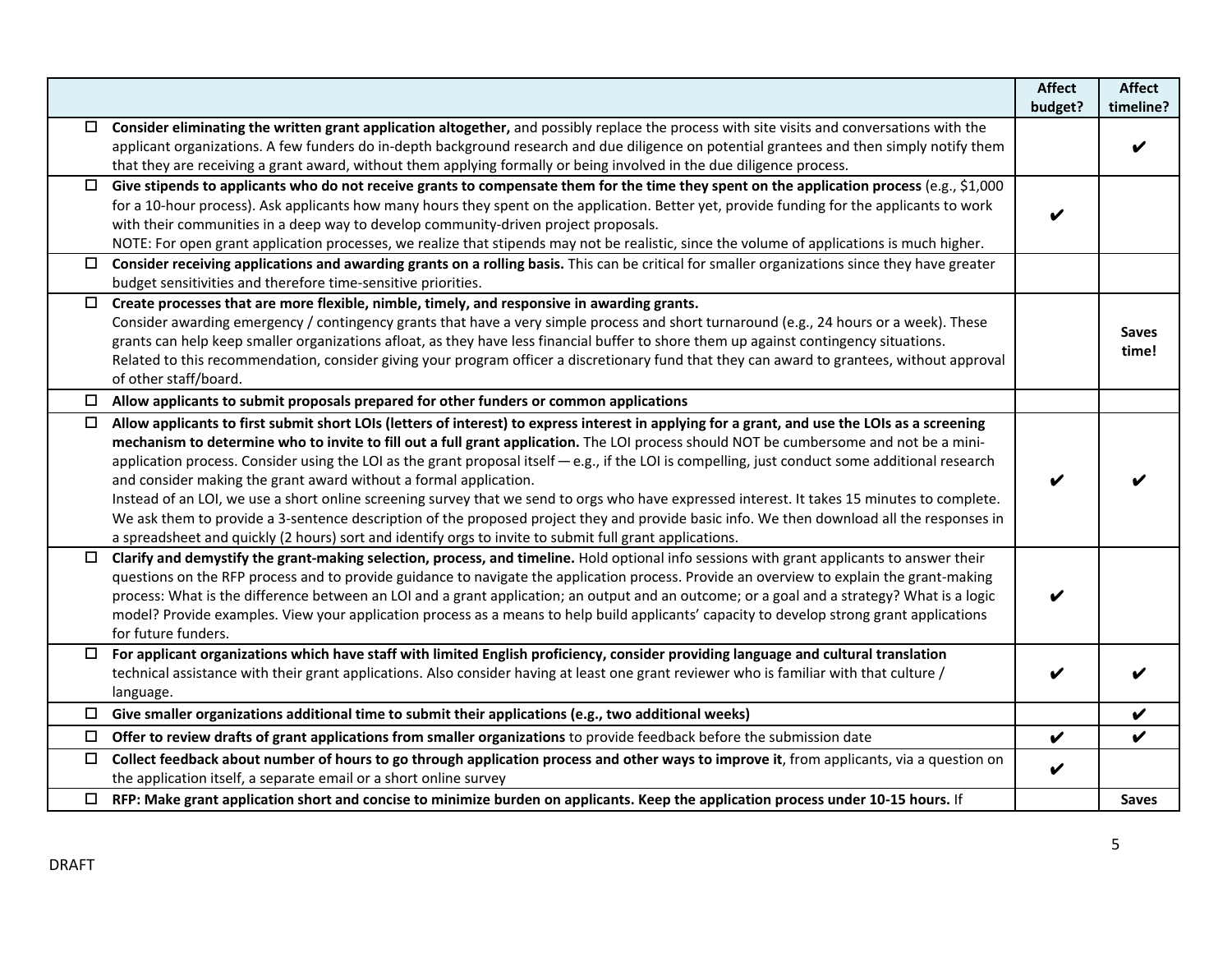|          |                                                                                                                                                                                                                                                                                               | <b>Affect</b> | <b>Affect</b> |
|----------|-----------------------------------------------------------------------------------------------------------------------------------------------------------------------------------------------------------------------------------------------------------------------------------------------|---------------|---------------|
|          |                                                                                                                                                                                                                                                                                               | budget?       | timeline?     |
|          | possible, streamline what information you need from applicants during the application process, and reserve other questions till after you                                                                                                                                                     |               | time on       |
|          | have decided to award them the grants. Consider the size of the grants you are awarding and make sure that the burden on the grant                                                                                                                                                            |               | the           |
|          | applicant is commensurate (e.g., smaller grants should mean more simple, streamlined grant application processes).                                                                                                                                                                            |               | review        |
|          | Let applicants know the amount of time (e.g., 10-15 hours) it should take to complete the application, to help them manage their time.                                                                                                                                                        |               | process       |
|          | Applicants may be so accustomed to spending 100+ hours to draft applications that they may automatically default into the assumption that                                                                                                                                                     |               |               |
|          | the process will be long and time-consuming.                                                                                                                                                                                                                                                  |               |               |
| $\Box$   | RFP: Make sure that questions are clear and not duplicative.                                                                                                                                                                                                                                  |               |               |
|          | When you notice that applicant responses to multiple questions are similar, you may consider consolidating those questions.                                                                                                                                                                   |               |               |
|          | In other cases, you might be asking several questions in one question and there is not enough space for the applicant to submit an adequate                                                                                                                                                   |               |               |
|          | response, especially if you have imposed character limits. In these cases, you should break up this question into separate smaller, discrete<br>questions.                                                                                                                                    |               |               |
| $\Box$   | RFP: Have a user-friendly online platform for organizations to submit their applications.                                                                                                                                                                                                     | V             |               |
|          |                                                                                                                                                                                                                                                                                               |               |               |
| $\Box$   | RFP: Eliminate character/word limits for responses to application questions. You could recommend a character/word limit as guidance, but<br>allow the applicant flexibility in the amount of text they put in the application. This will save time since they will not have to trim responses |               |               |
|          | to meet character limits. (We found that eliminating character limits saves applicants up to 50 percent of their time spent.) Instead of                                                                                                                                                      |               |               |
|          | number of words/characters, offer guidance on the number of sentences.                                                                                                                                                                                                                        |               |               |
|          | RFP: Minimize the number of required attachments (e.g., 5) for the application. Instead, require most attachments after you have decided                                                                                                                                                      |               |               |
|          | to fund an application. Instead of asking for some of the information, consider whether you can track it down yourself easily - e.g.,                                                                                                                                                         |               |               |
|          | GuideStar, the IRS Business Master File, or IRS Publication 78 are great sources for verifying grantee status. Also, be flexible in terms of                                                                                                                                                  |               |               |
|          | templates/file formats for these attachments - try not to require applicants to submit using your templates / file formats                                                                                                                                                                    |               |               |
| $\Box$   | RFP: Do not require applicants to translate their project budget into your budget format, OR provide a very simple, flexible budget                                                                                                                                                           |               |               |
|          | template                                                                                                                                                                                                                                                                                      |               |               |
| □        | RFP: Use lay language and avoid using technical jargon in application form                                                                                                                                                                                                                    |               |               |
| $\Box$   | RFP: Allow grant applicants to make the case for the need for their proposed projects in their own terms, since they may come from                                                                                                                                                            |               |               |
|          | different cultural backgrounds and lack knowledge of "standard" supporting data such as Census and other public data sets.                                                                                                                                                                    |               |               |
|          | Educate and connect applicants to data so that they can build their case with other funders. For example, one good source of neighborhood-                                                                                                                                                    |               |               |
|          | level data is through the National Neighborhood Indicators Partnership (NNIP). NNIP is an affiliation of data web portals across many                                                                                                                                                         |               |               |
|          | different cities in the U.S., which help democratize access to community-level data for community-based organizations, to help inform their                                                                                                                                                   |               |               |
|          | strategic planning and advocacy efforts. One such NNIP affiliate for Washington, DC is NeighborhoodInfoDC.org.                                                                                                                                                                                |               |               |
| <b>P</b> | RFP: Ask about how perspectives of beneficiaries (and the community) are included in program design and delivery                                                                                                                                                                              |               |               |
| $\Box$   | RFP: Ask about demographics of organization's beneficiaries, board members, and staff members                                                                                                                                                                                                 |               |               |
| $\Box$   | RFP: Ask about cultural competency of staff, where appropriate                                                                                                                                                                                                                                |               |               |
|          | RFP: Give applicants the option to provide a budget narrative so that they can explain any financial circumstances                                                                                                                                                                            |               |               |
|          | RFP: Ask applicants how they currently measure success and what metrics they already collect, which will help inform what metrics you                                                                                                                                                         |               |               |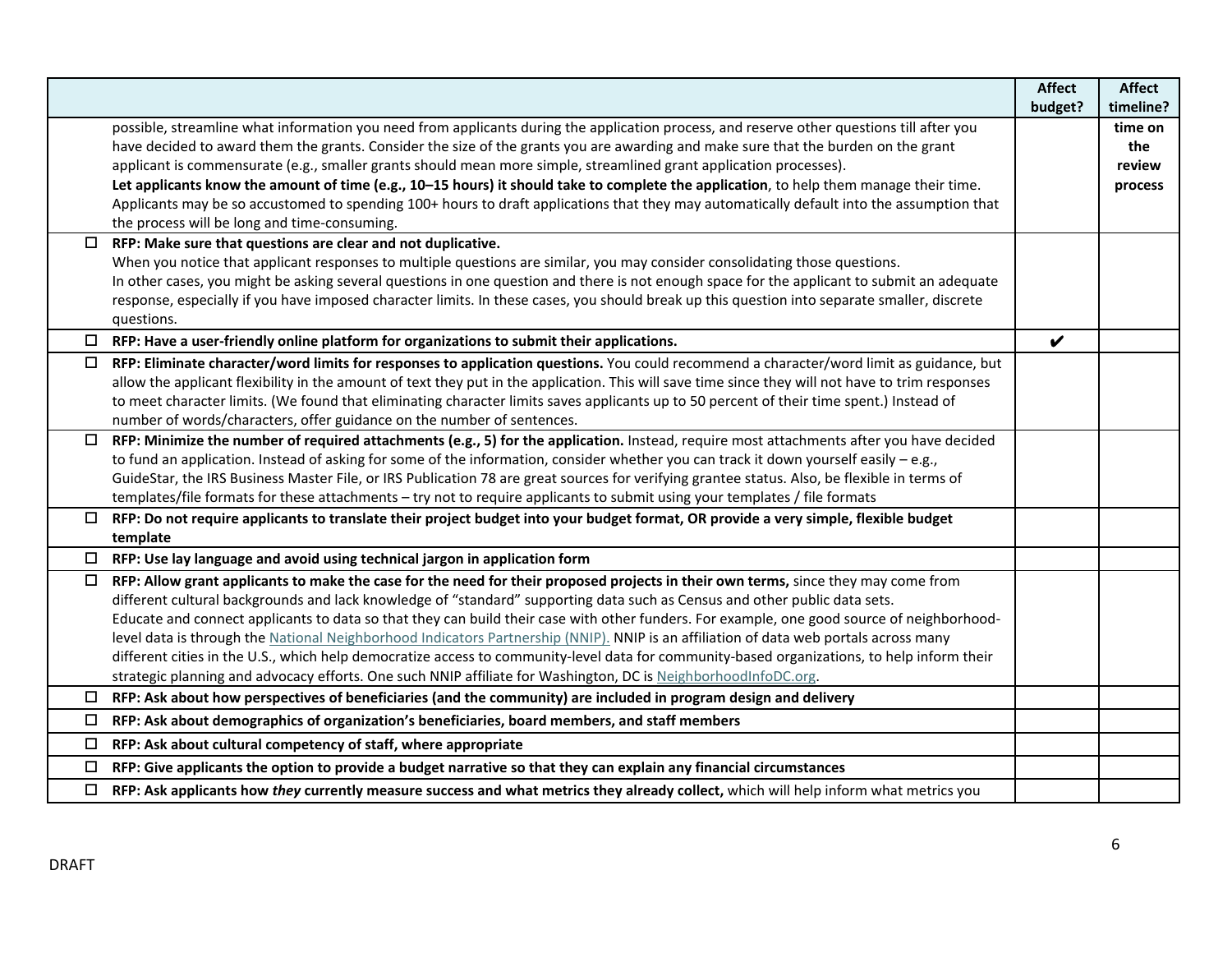|        |                                                                                                                                                                                                                                                                                                                                                                                                                                                                                                                                                                                                                                       | <b>Affect</b> | <b>Affect</b>         |
|--------|---------------------------------------------------------------------------------------------------------------------------------------------------------------------------------------------------------------------------------------------------------------------------------------------------------------------------------------------------------------------------------------------------------------------------------------------------------------------------------------------------------------------------------------------------------------------------------------------------------------------------------------|---------------|-----------------------|
|        |                                                                                                                                                                                                                                                                                                                                                                                                                                                                                                                                                                                                                                       | budget?       | timeline?             |
|        | would consider collecting from grantees. This will help align your data collection with their existing data collection.                                                                                                                                                                                                                                                                                                                                                                                                                                                                                                               |               |                       |
|        | $\Box$ RFP: Give applicants the option to submit a short video (low-quality, shot on their phone cameras) to complement their written application<br>materials, since some may be able to tell a more compelling story with video/pictures. This should be optional, not an additional burden                                                                                                                                                                                                                                                                                                                                         |               |                       |
|        | $\Box$ RFP: If an organization has received strong third-party ratings (e.g., Charity Navigator), consider exempting them from submitting some of<br>their documentation.                                                                                                                                                                                                                                                                                                                                                                                                                                                             |               | <b>Saves</b><br>time! |
|        | Due Diligence and Grant Decision Making (DD)                                                                                                                                                                                                                                                                                                                                                                                                                                                                                                                                                                                          |               |                       |
|        | $\Box$ Use a "peer-review grant making" process (e.g., advisory board and grantees vote on applications; or applicants vote on anonymized<br>applications)                                                                                                                                                                                                                                                                                                                                                                                                                                                                            | V             |                       |
|        | □ As you are making decisions about grants to award, consider what your overall portfolio looks like and where there might be "gaps" in<br>terms of diversity. For example, we have found it helpful to create a dashboard of charts with different characteristics of our current grantee<br>portfolio, and keep the portfolio composition in mind as we make decisions. Portfolio characteristics, for example, could include percent of<br>beneficiaries by race/ethnic group, by age, by traumas experienced, by type of intervention, by geography, by income level, by sexual<br>orientation, by gender, etc.                   |               |                       |
| $\Box$ | Do not over-rely on a scorecard / scoring rubric to determine funding decisions. Scoring applications may serve as a good first cut at<br>prioritizing applications, but it is hard to capture nuances and complexities in a simple application score. Use scores as a tool for discussion,<br>but not as a decision-making tool. Find the right balance between a scoring rubric and discussion.                                                                                                                                                                                                                                     |               |                       |
| $\Box$ | Be aware about how your due diligence process may be biased towards well-resourced organizations with greater capacity (e.g., financial<br>stability, greater evaluation capability, etc.). As such, you may want to decide ahead of time to award a certain amount of funding to smaller<br>organizations, and compare/judge applications from smaller organizations against each other, and NOT against larger, more well-resourced<br>organizations, which will mostly likely have professional grant writers on staff. As well as organization size, consider bucketing grant<br>applications in other categories for comparison. |               |                       |
| $\Box$ | Be aware of how your due diligence process may favor "evidence-based" practices (e.g., have been tested empirically with randomized<br>controlled trials and have been documented through academic studies/journal articles). Traditional academic research studies may tend to<br>focus on white populations and are not as inclusive of others. As a result, practices that are effective for under-represented communities<br>might not have a solid academic research evidence base to validate them, but might have other types of evidence of effectiveness, including<br>qualitative research findings.                        |               |                       |
|        | $\Box$ Financial due diligence: understand the board/staff's tolerance for funding higher-risk organizations                                                                                                                                                                                                                                                                                                                                                                                                                                                                                                                          |               |                       |
|        | Communicate directly with applicants when you have questions about their applications: set up quick phone calls to understand their<br>circumstances, as well as hear from them what makes their application unique or innovative and how they are working to address their<br>community's needs                                                                                                                                                                                                                                                                                                                                      |               |                       |
|        | $\Box$ Give honest feedback to organizations on their applications, out of deference for the time they invested in applying. This will help build<br>their grant-writing capacity for future grant applications.                                                                                                                                                                                                                                                                                                                                                                                                                      |               |                       |
|        | <b>Grantee Reporting and Evaluation</b>                                                                                                                                                                                                                                                                                                                                                                                                                                                                                                                                                                                               |               |                       |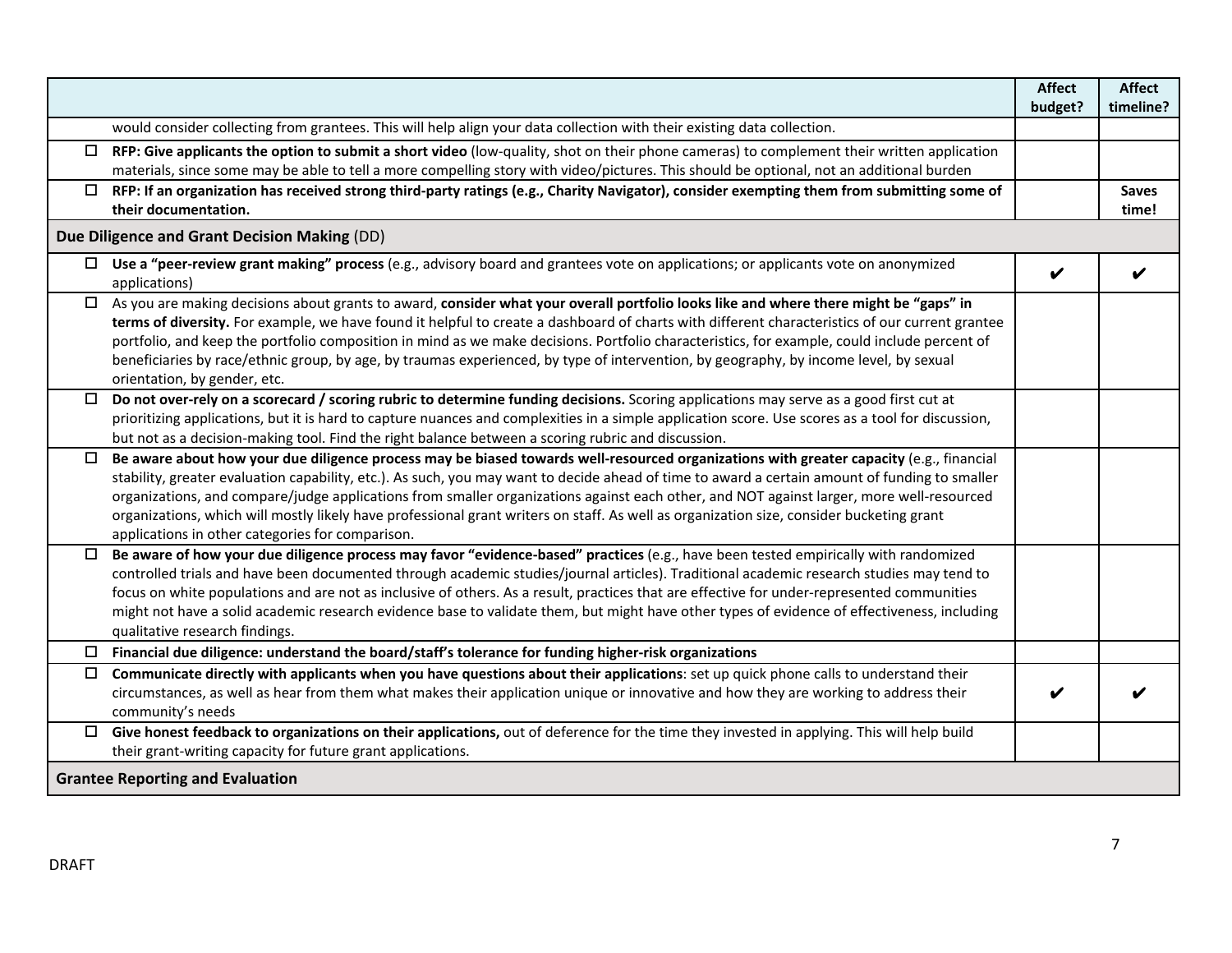|        |                                                                                                                                                                                            | <b>Affect</b>              | <b>Affect</b> |
|--------|--------------------------------------------------------------------------------------------------------------------------------------------------------------------------------------------|----------------------------|---------------|
|        |                                                                                                                                                                                            | budget?                    | timeline?     |
| □      | Have realistic expectations for grantee results based on the grant amount and grant period, along with the intervention and target                                                         |                            |               |
|        | population. If funder expectations are too high, this may encourage grantees to "cream skim" whom they serve through their programs and                                                    |                            |               |
|        | works against the goal of equitable access to their programs - grantees may choose to serve those beneficiaries who will be the most                                                       |                            |               |
|        | responsive to their programs and likely to demonstrate results, and direct resources away from those who are most in need but are "hard to                                                 |                            |               |
|        | serve" and will not show results as quickly.                                                                                                                                               |                            |               |
| 0      | Work with grantees to determine which metrics they should collect, based on their organizational capacity as well as the data they already                                                 |                            |               |
|        | collect. Be as flexible as possible.                                                                                                                                                       |                            |               |
| $\Box$ | Deepen understanding of and be open to different types of evaluation, e.g. participatory evaluation. Traditional evaluation methods may                                                    |                            |               |
|        | not always be the most effective, depending on the program strategy, the cultural context, and/or the population being served.                                                             |                            |               |
| $\Box$ | Make reports (and metrics) streamlined and easy for grantees to fill out. E.g., 1- to 2-page executive summary and some metrics. Consider                                                  |                            |               |
|        | allowing grantees to submit video reports (e.g., in particular for those who are led by and serve those who have limited English proficiency)                                              |                            |               |
|        | $\Box$ Consider asking grantees to submit reports they have already drafted for other funders                                                                                              | $\boldsymbol{\mathcal{U}}$ |               |
|        | $\Box$ Consider making site visits to grantees (and potentially compensating them for the time they spend on the site visit if it is substantial), in<br>lieu of formal evaluation reports | V                          |               |
| $\Box$ | Pay for data collection / evaluation efforts, or give grantees additional money to help pay for this activity. Allow grantees to set aside a                                               |                            |               |
|        | certain amount/percentage of their project budget for evaluation and reporting.                                                                                                            | V                          |               |
| $\Box$ | Provide technical assistance to grantees with evaluation (e.g., instruments and tools such as assessments, survey questionnaires)                                                          | V                          |               |
| □      | Consider quarterly check-in calls with grantees instead of formal reports                                                                                                                  | V                          |               |
|        |                                                                                                                                                                                            |                            |               |
|        | <b>Other Grantee Management</b>                                                                                                                                                            |                            |               |
| $\Box$ | Have an open door policy with grantees: Offer open and responsive communication with grantees                                                                                              | V                          |               |
| $\Box$ | Create a simple grant renewal process for grantees: For example, allow current grantees to submit a combined grant report and a proposal                                                   |                            |               |
|        | for continued work on the project. Also, do not ask grantees to resubmit documents that they have already previously submitted.                                                            |                            |               |
|        | $\Box$ Streamline grantee processes for project timeline extensions and budget modifications                                                                                               |                            |               |
| $\Box$ | Encourage feedback from grantees. Consider offering anonymous mechanisms for grantees to submit candid feedback, e.g., anonymous<br>survey or third-party evaluator                        |                            |               |
| $\Box$ | Provide additional support beyond funding, e.g., connecting grantees with other organizations and funders, being a sounding board, etc.                                                    | V                          |               |
| $\Box$ | Create learning communities with grantees who share similar problems of practice. This will help to build their networks and help them to                                                  |                            |               |
|        | work together to address common issues.                                                                                                                                                    | V                          |               |
| $\Box$ | Host restorative retreats for grantees. For example, you could convene current (and some previous) grantees along with like-minded                                                         |                            |               |
|        | funders and capacity builders for inspiration and renewal, and to encourage cross-sector connection, build relationships, support peer                                                     |                            |               |
|        | learning. Ensure that the suppliers and venues for these retreats and other foundation meetings also promote DEI.                                                                          |                            |               |
| $\Box$ | Develop relationships with grantee program staff and conduct site visits to grantee sites to understand what is happening beyond what is                                                   |                            |               |
|        | reported via metrics                                                                                                                                                                       |                            |               |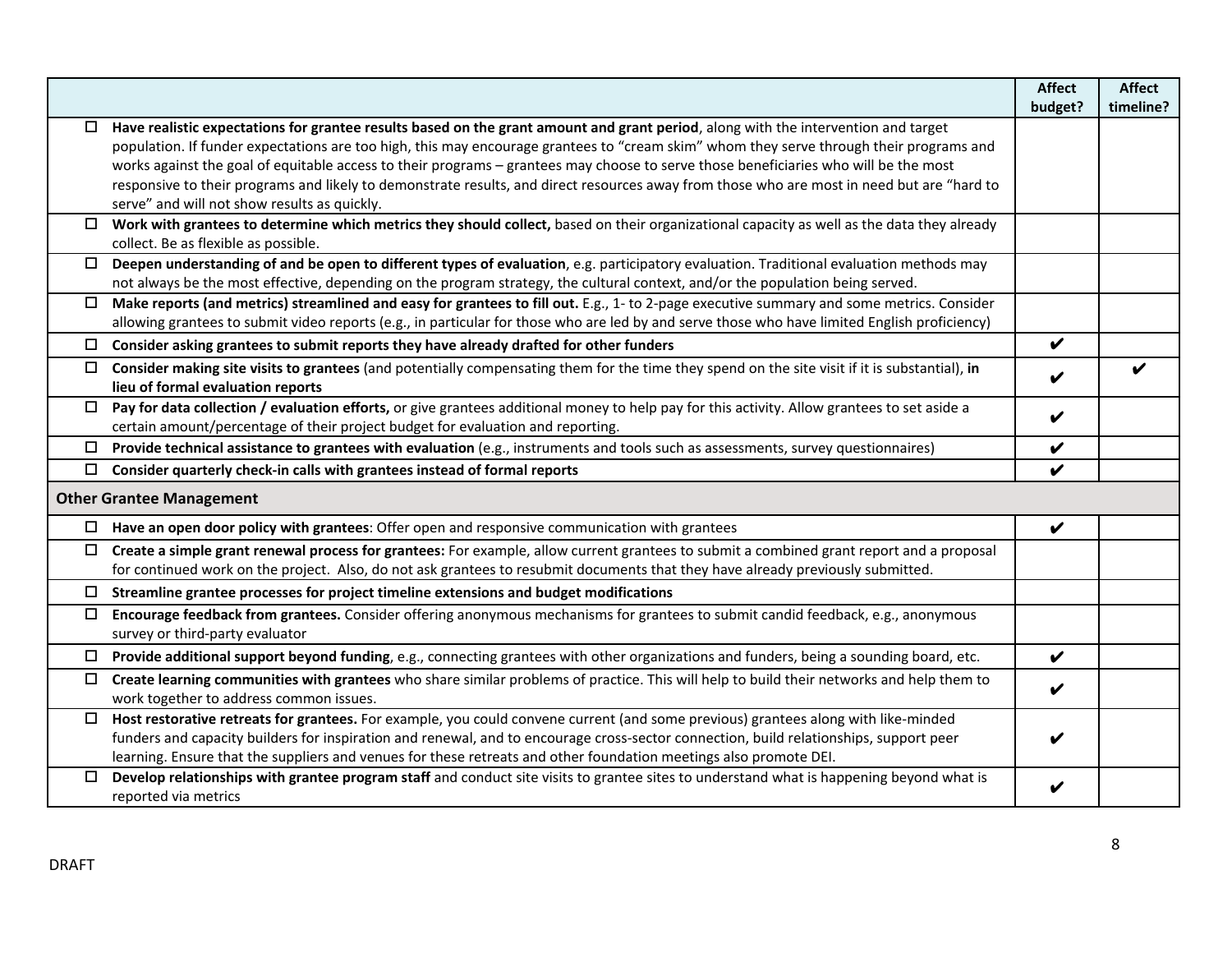|                                                  |                                                                                                                                                                                                                                                                                                                                                                                                                                                                                                                                                                                                                                             | <b>Affect</b><br>budget?                                     | <b>Affect</b><br>timeline? |
|--------------------------------------------------|---------------------------------------------------------------------------------------------------------------------------------------------------------------------------------------------------------------------------------------------------------------------------------------------------------------------------------------------------------------------------------------------------------------------------------------------------------------------------------------------------------------------------------------------------------------------------------------------------------------------------------------------|--------------------------------------------------------------|----------------------------|
| <b>Advisory Board Recruitment and Management</b> |                                                                                                                                                                                                                                                                                                                                                                                                                                                                                                                                                                                                                                             |                                                              |                            |
| $\Box$                                           | Discuss generally (either internally or with board) what a diverse and inclusive board would look like for the foundation                                                                                                                                                                                                                                                                                                                                                                                                                                                                                                                   |                                                              |                            |
| $\Box$                                           | Consider short term limits (to encourage diversity on the board)                                                                                                                                                                                                                                                                                                                                                                                                                                                                                                                                                                            |                                                              |                            |
| $\Box$                                           | Include one or more grantees on the advisory board. Consider having a target percentage of board members who are grantees.                                                                                                                                                                                                                                                                                                                                                                                                                                                                                                                  |                                                              |                            |
| $\Box$                                           | Include one or more beneficiaries on the advisory board. Consider having a target percentage of board members who are beneficiaries.                                                                                                                                                                                                                                                                                                                                                                                                                                                                                                        |                                                              |                            |
| $\Box$                                           | <b>Embed DEI in governance documents</b>                                                                                                                                                                                                                                                                                                                                                                                                                                                                                                                                                                                                    | $\boldsymbol{\mathcal{U}}$                                   |                            |
|                                                  | <b>Train board in DEI principles</b>                                                                                                                                                                                                                                                                                                                                                                                                                                                                                                                                                                                                        | V                                                            |                            |
|                                                  | <b>Grant Making Strategy</b>                                                                                                                                                                                                                                                                                                                                                                                                                                                                                                                                                                                                                |                                                              |                            |
| 0                                                | Discuss with board/staff how much they would like DEI to be incorporated in the priorities of the foundation and in the criteria by which<br>you assess grant applicants. What would incorporating DEI tangibly look like, and how will you know it is being incorporated? Along with<br>that, clarify how the board defines social good impact and what type of social good impact it would like to make through the fund (e.g., a<br>social good impact accrues direct positive social, economic, financial, or political benefit to communities or populations historically<br>underserved by the market or public-benefit institutions) |                                                              |                            |
| $\Box$                                           | Discuss with the board/staff how much risk they are willing to tolerate (e.g., funding smaller organizations <sup>2</sup> which have lower capacity and<br>potentially more unstable finances)                                                                                                                                                                                                                                                                                                                                                                                                                                              |                                                              |                            |
| $\Box$                                           | When conducting a strategy refresh to more deeply embed DEI in your work, be mindful of also aligning the other systems in your<br>organization with the new strategic direction (e.g., grant-making processes and grants management systems, professional development,<br>etc.)                                                                                                                                                                                                                                                                                                                                                            |                                                              |                            |
| $\Box$                                           | <b>Consider unrestricted grants</b>                                                                                                                                                                                                                                                                                                                                                                                                                                                                                                                                                                                                         |                                                              |                            |
| □                                                | Consider multi-year grants. If grants are only one year, be up front with grantees about this, as well as the process to renew their funding<br>year to year                                                                                                                                                                                                                                                                                                                                                                                                                                                                                | <b>Lowers</b><br>cost of<br>labor (less<br>due<br>diligence) |                            |
| $\Box$                                           | Consider grants for capacity building including professional development, especially for smaller, under-resourced organizations. They may<br>not have dedicated grant writers and may lack other critical infrastructure to successfully implement their programs. However, those<br>organizations closest to the ground may have a better sense of what programs will be most effective for their target populations, compared                                                                                                                                                                                                             | V                                                            |                            |

<sup>&</sup>lt;sup>2</sup> For the purposes of this checklist, we use the term "smaller organizations" as a proxy for organizations that have lower organizational capacity and consequently may face barriers to accessing philanthropic funding. While we cannot assume all organizations serving under-resourced communities are "small," we want to acknowledge that organizations serving those communities are often under-resourced themselves and might be "small" in terms of budget, number of staff, fund development capacity, and/or other aspects of organizational capacity. We encourage you to use/adapt this checklist in whatever way will be most effective to ensure that your funding strategies are equitable for under-served communities.

l